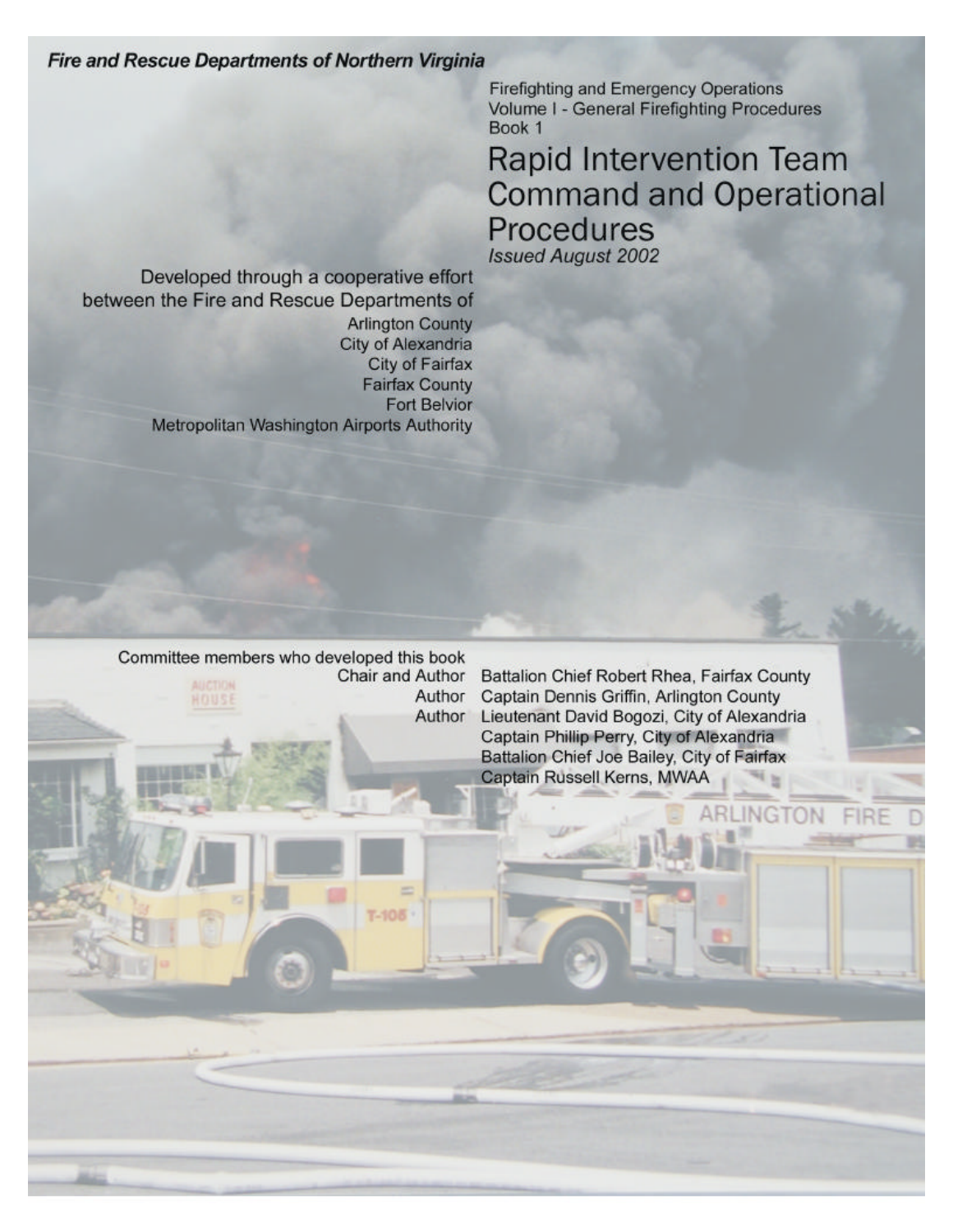# TABLE OF CONTENTS

#### RAPID INTERVENTION TEAM COMMAND AND OPERATION PROCEDURES

- 1 Introduction
- 1.1 The Purpose of this Book
- 1.2 Background
- 2 Description
- 2.1 Definitions
- 3 Command Procedures
- 3.1 Command Procedures upon receipt of Lost Firefighter Notification
- 3.2 Additional Command Considerations
- 4 Rapid Intervention Team Operational Procedures
- 4.1 Initial Assignment of RIT Capability (RIT Level 1)
- 5 Planning Requirements of (Level 1) Initial RIT Team
- 5.1 Report to and confer with IC
- 6 RIT Level 2-RIT Task Force
- 6.1 RIT Level 2 Task Force Components
- 6.2 Planning Requirements of (Level 2) RIT Group
- 6.3 RIT Task Force-Rescue Action Plan
- 7 (RIT Level 3)-Collapse Rescue Task Force
- 7.1 The RIT Level 3-Collapse Rescue Task Force Components
- 7.2 Planning Requirements of (RIT Level 3) Group
- 7.3 Building Collapse Action Plan
- 8 Rapid Intervention Team Reconnaissance Procedures
- 8.1 RIT Recon Purpose
- 9 Equipment
- 9.1 Tool Staging Area
- 10 Survival Considerations
- 10.1 Self-Survival Techniques
- 10.2 Radio and PASS Device Operations
- 10.3 Wall Sounding
- 10.4 Drywall Kick Through
- 10.5 Drywall Kick and Climb
- 10.6 Disentanglement
- 10.7 Crouch and Cover
- 10.8 Skip Breathing
- 10.9 Breathing Apparatus Emergency Procedures
- 10.10 Two Arm Hang and Drop
- 10.11 Ladder Slide
- 10.12 Hose Slide
- 10.13 Rope Slide

Addendum - Lost/Trapped Firefighter Command Checklist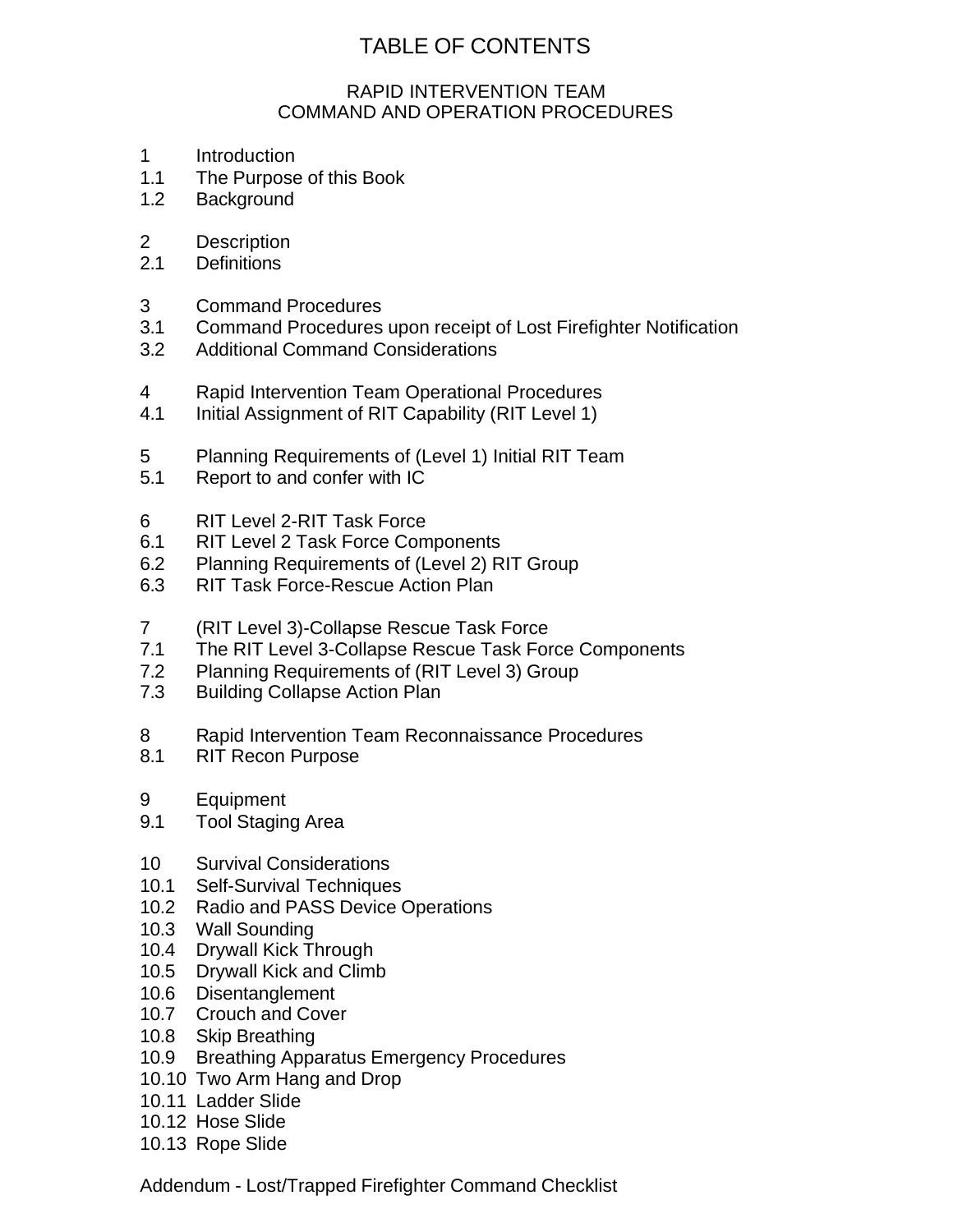#### **RAPID INTERVENTION TEAM COMMAND AND OPERATIONAL PROCEDURES**

### **1 INTRODUCTION**

- 1.1 THE PURPOSE OF THIS BOOK IS:
- 1.1.1 The purpose of this book is to establish command procedures, identify optional levels of rapid intervention capability, and define survivability skills to assist fire and rescue personnel who may become trapped or missing while operating within hazardous environments.
- 1.2 BACKGROUND
- 1.2.1 This procedure will apply to all fire and rescue department operations where personnel are required to enter hazardous environments that present an immediate danger to life and health (IDLH). Although the procedure has been developed primarily for structural fire events, it is also applicable to hazardous materials incidents, confined space entry situations and structural collapse events.
- 1.2.2 There is a narrow window of survivability for a firefighter who is out of SCBA air supply or trapped. Individual firefighters must not delay reporting to Command if they become lost, trapped, or otherwise in need of assistance. Company officers must not delay reporting to command that they cannot account for members of their crew. Command officers must always assume that the missing firefighter is lost in the building until they can be accounted for.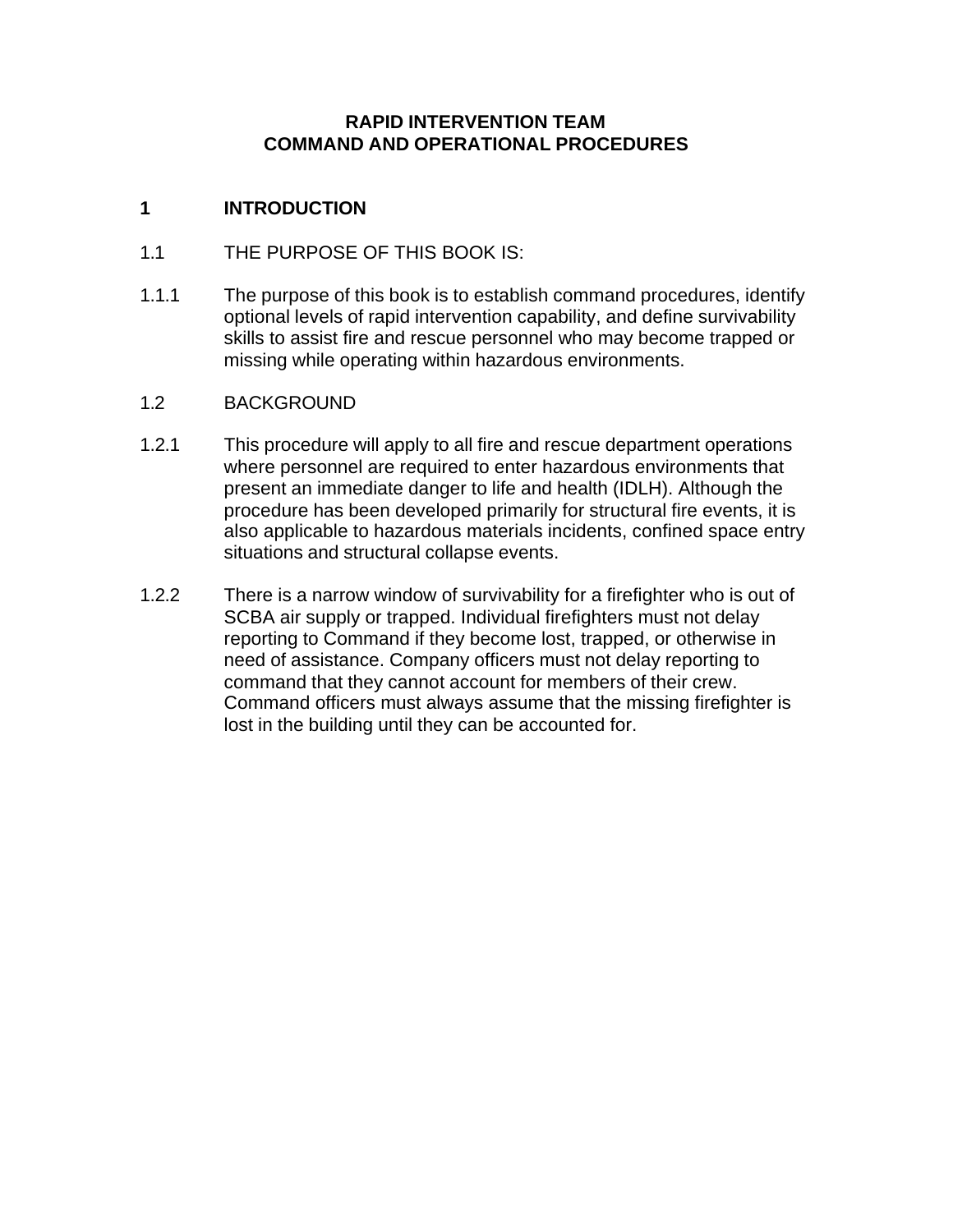### **2 DESCRIPTION**

#### 2.1 DEFINITIONS

- 2.1.1 Trigger an action or circumstance that initiates a given response.
- 2.1.2 Mayday term used only to report firefighters who are lost, trapped, or in a life threatening situation.
- 2.1.3 Emergency Traffic term used to communicate any urgent or important message other than a lost or trapped firefighter.
- 2.1.4 Officer of Appropriate Level command officers identified by the individual jurisdictions that are qualified to fill specific command positions.
- 2.1.5 Heavy Rescue Capability a fire and rescue response unit staffed and equipped to perform structural collapse rescue, (preferably at the NFPA 1670 Operations Level). This unit should be capable of cutting, breaching, and lifting light-frame or reinforced masonry building components and/or building contents such as furniture or appliances.
- 2.1.6 RIT Rapid Intervention Team. A Team consisting of at least a threemember crew, to include two firefighters and one fire officer, that is immediately available to respond to requests for help from lost, trapped or incapacitated firefighters.
- 2.1.7 PAR Personnel Accountability Roll call.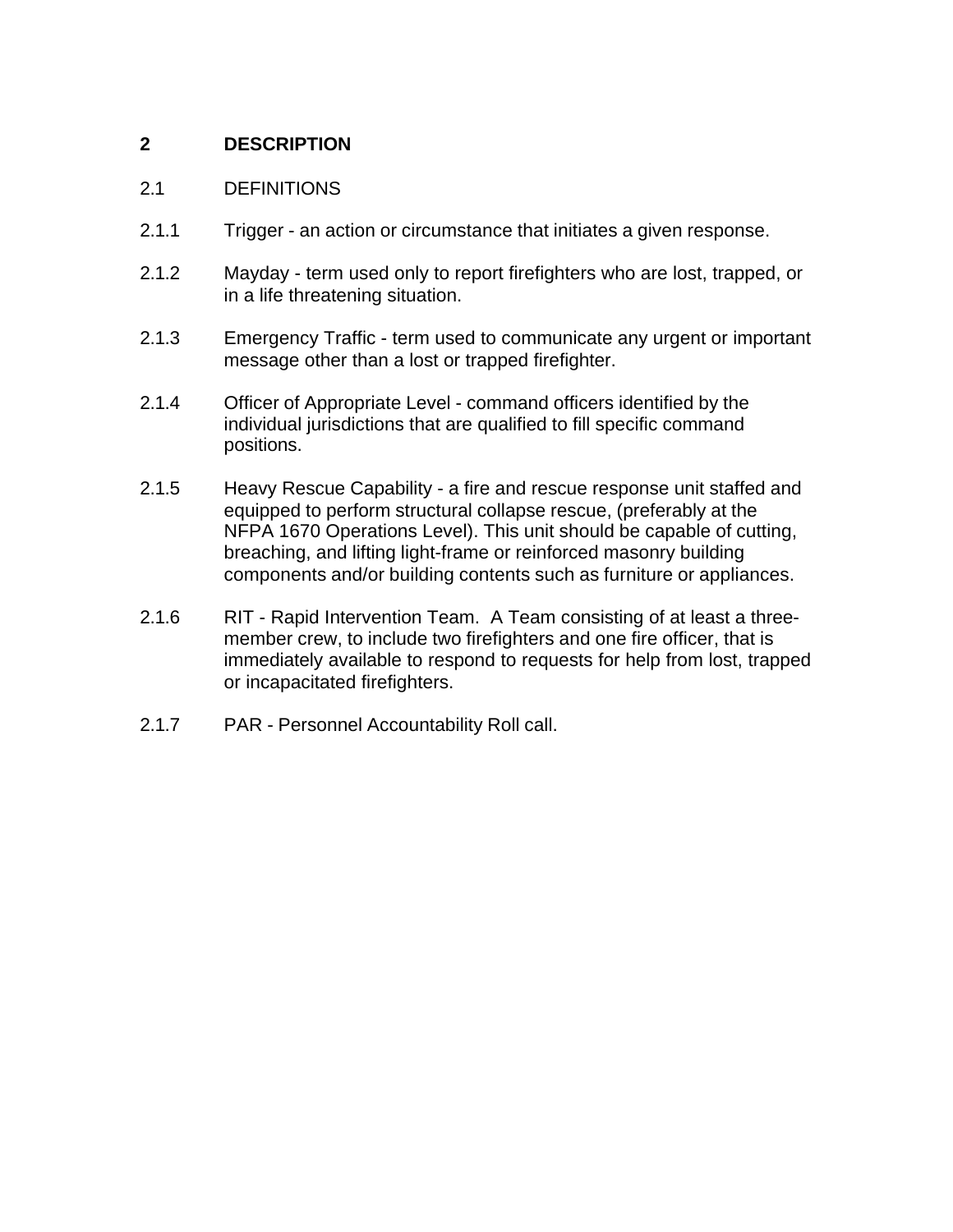### **3 COMMAND PROCEDURES**

- 3.1 Command procedures upon receipt of lost firefighter notification include:
- 3.1.1 Initiate a PAR check to confirm accountability of all personnel to determine total amount of missing firefighters.
- 3.1.2 Have the dispatch center initiate an emergency fire ground announcement that a mayday event has occurred. Dispatch center shall notify all jurisdictions communications centers involved in the incident.
- 3.1.3 Redirect the incident action plan and incident priorities to a high priority search & rescue operation. Development of a rescue action plan is critical.
- 3.1.4 Have dispatch center and/or command post monitor all radio channels.
- . 3.1.5 Assign the RIT Team or RIT Group to search and rescue operations in the known area or last known area where firefighters need assistance. Assign relief crews to the RIT Group.
- 3.1.6 Immediately request additional appropriate resources to meet the needs of the event as needed, including:
	- Command Staff-Aide, Radio Operator, Senior Advisor, PIO, and Safety.
	- General Staff/Operations, Logistics, Planning, etc.
	- Specialized Resources-Technical Rescue Capability.
	- EMS Assets.
- 3.1.7 Initiate and/or maintain fire attack positions and reinforce with extra alarm companies as needed.
- 3.1.8 Expand the command organization. Request and assign additional officers of an appropriate level to the rescue area, fire attack area, command staff, and other critical command positions.
- 3.1.9 Withdraw and control unassigned resources from the search and rescue area.
- 3.1.10 Maintain strong supervision in all work areas. Control and restrict all unauthorized entries into the structure or search-rescue area.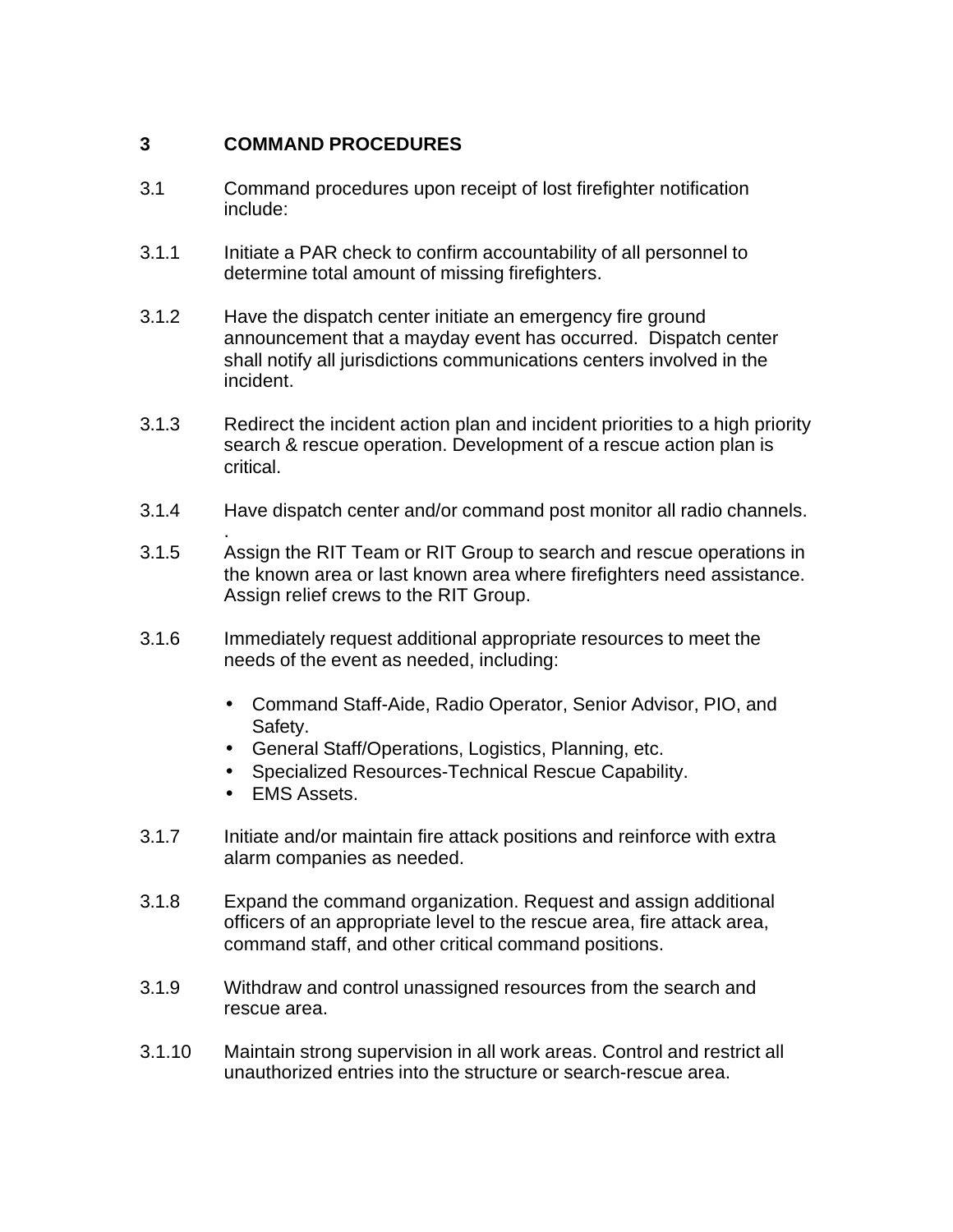- 3.1.11 Maintain an ALS capability for ready treatment of the trapped firefighter.
- 3.2 ADDITIONAL COMMAND CONSIDERATIONS
- 3.2.1 Initiate/expand the EMS Group to prepare for triage, treatment, and transportation needs.
- 3.2.2 Assign resources to form a safety division/group to control risk taking.
- 3.2.3 Assess the ability to increase egress points from the building or area without spreading the fire.
- 3.2.4 Assign a Public Information Officer early to control release of information to the media.
- 3.2.5 Consider the need for a staff officer for notification to family members.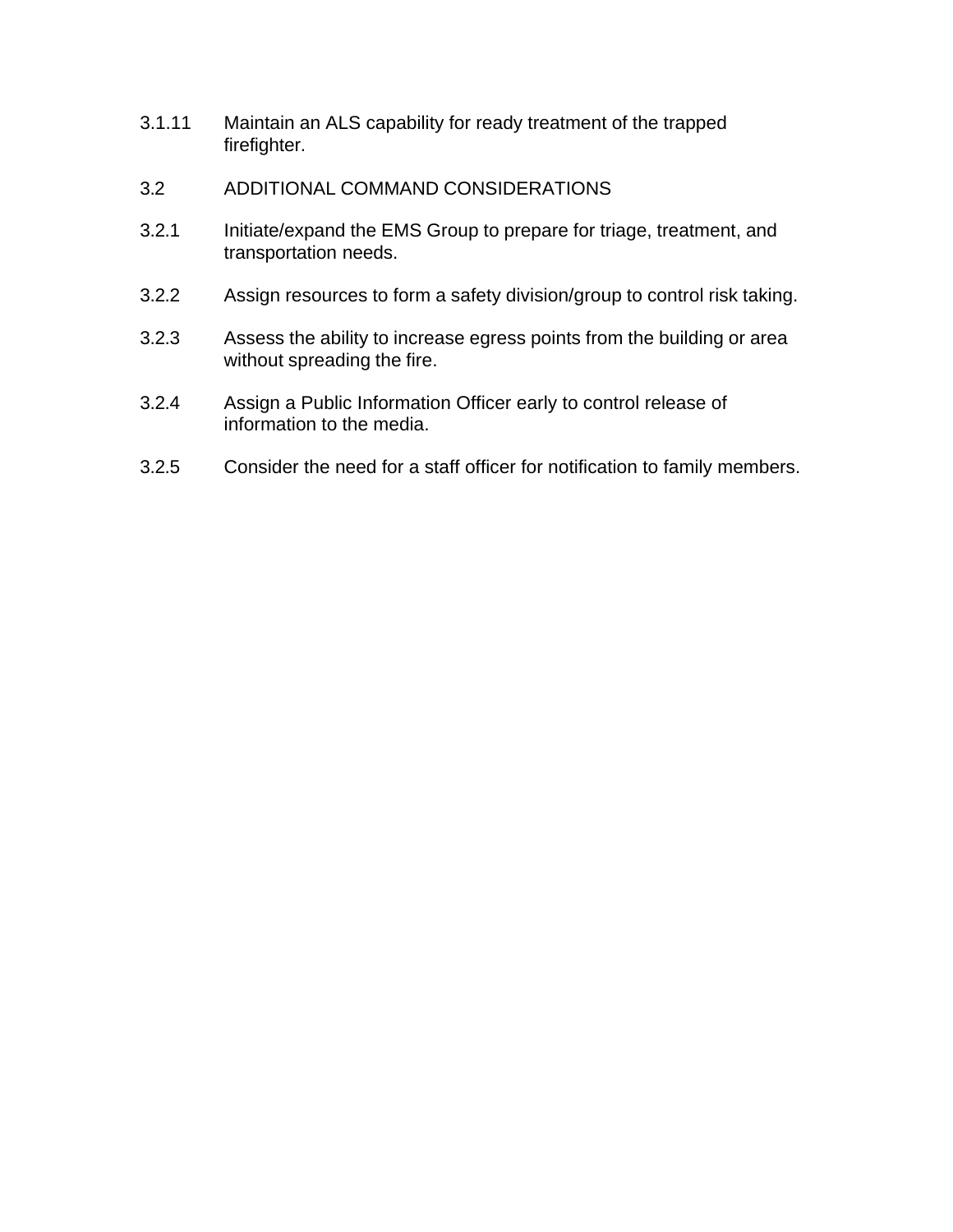# **4 RAPID INTERVENTION TEAM OPERATIONAL PROCEDURES**

- 4.1 INITIAL ASSIGNMENT OF RIT CAPABILITY (RIT Level 1)
- 4.1.1 (RIT-Level 1)- An Engine Company assigned from the initial alarm on an emergency event to achieve the initial RIT capability. The trigger is an incident dispatch potentially requiring the use of SCBA, to include structure fires, confined space incidents, or haz-mat incidents.
- 4.1.2 The initial RIT capability is immediately achieved by the assignment of the  $4<sup>th</sup>$  Engine Company on all box alarms, or the assignment of one of the first alarm Engine Companies based on the Incident Commanders strategic priorities to the RIT function. This engine's primary function is as the RIT assignment. The only deviation to this standard is high-rise fire incidents in which the  $1<sup>st</sup>$  alarm Rescue Company will normally serve as the initial RIT, (refer to High Rise Operations book). The objectives of the initial RIT Team is to:
	- Search, re-con, and locate lost/trapped firefighter.
	- Remove the firefighter to a safe location if possible or provide an air supply to the trapped firefighter.
	- Communicate with command on resource requirements needed to protect and rescue the trapped firefighter.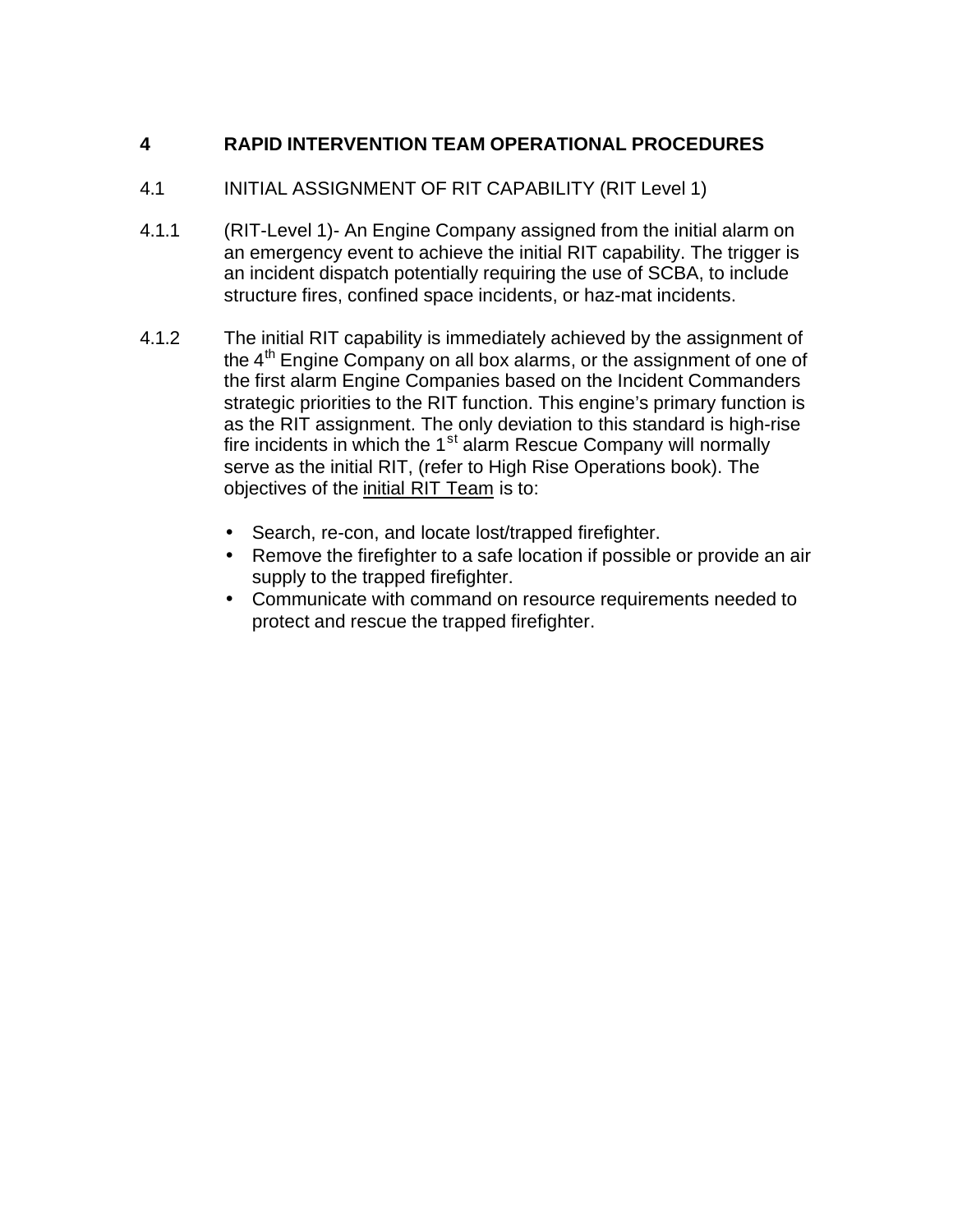# 5 **PLANNING REQUIREMENTS OF (LEVEL 1) INITIAL RIT TEAM**

- 5.1 Report to and confer with IC
- 5.1.1 Perform a reconnaissance of the structure
- 5.1.2 Assess emergency conditions and forecast potential rescue problems
- 5.1.3 Confirm location of all units working in hazard zones
- 5.1.4 Retrieve and review building preplan (if available)
- 5.1.5 Assess building construction features
- 5.1.6 Determine all access points into the building including placement of ground and aerial ladders
- 5.1.7 Determine most rapid access to units operating in hazard zone (including forced entry and wall breaching requirements)
- 5.1.8 Perform the initial actions needed for rapid access/egress i.e. place ladders, force doors, remove window/door bars
- 5.1.9 Establish tool staging area for RIT tools (See the tool list in section 8)
- 5.1.10 Assess ability to quickly render ALS care to injured firefighters after removal from hazard zone
- 5.1.11 Locate at or near the command post, or at another strategic position as assigned by the incident commander or standard operating procedure, (floor below fire in a high rise building)
- 5.1.12 Monitor radio traffic
- 5.1.13 Perform periodic secondary reconnaissance
- 5.1.14 Plan where to acquire and deploy protective hose-line if needed for rescue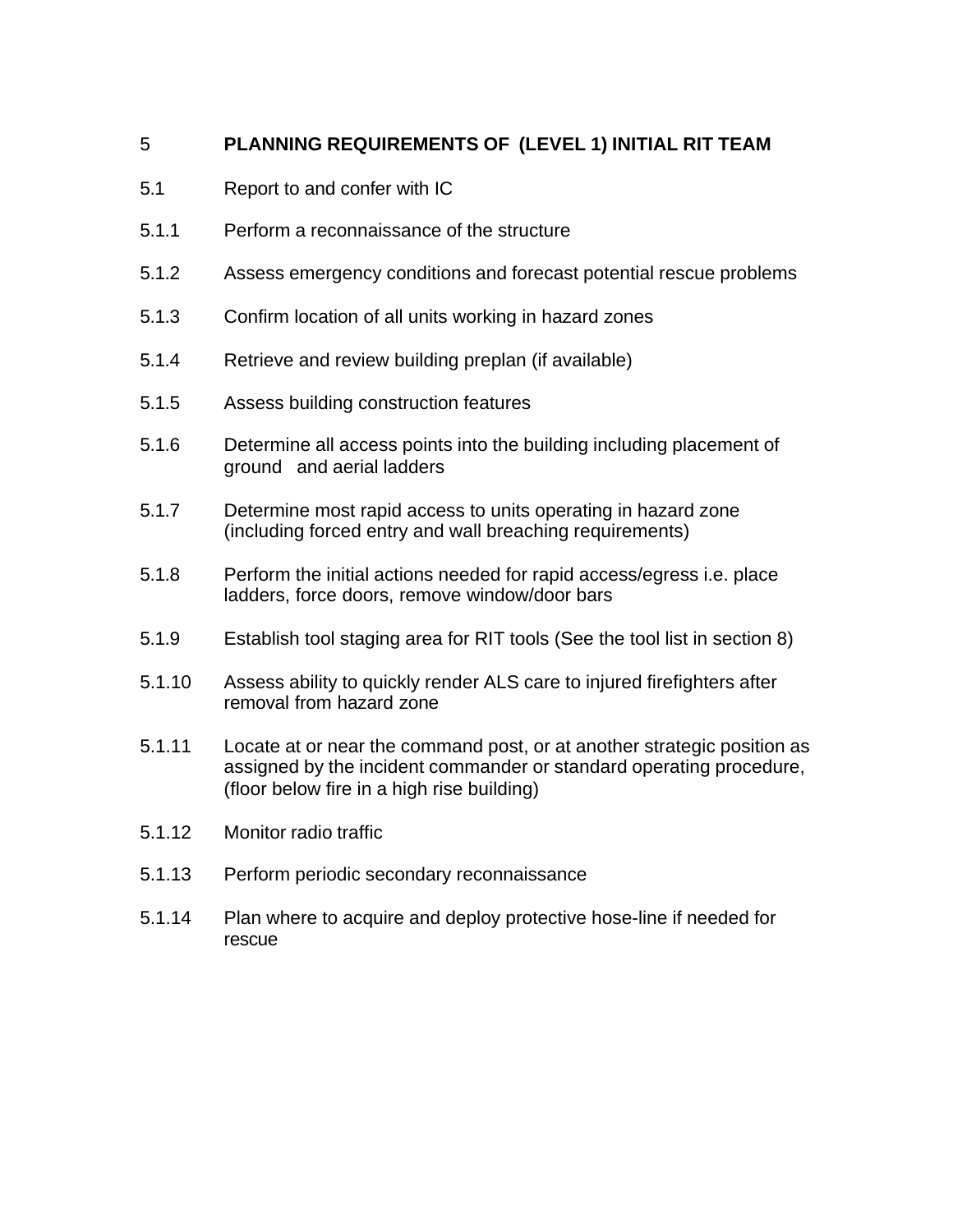# **6 RIT LEVEL 2-RIT TASK FORCE**

- 6.1 The RIT Level-2 RIT Task Force consists of (1) Engine Company, (1) Truck Company and (1) Rescue Company or a unit with heavy rescue capabilities, (1) Battalion Chief or Command Officer of Appropriate Level, and (1) ALS Unit. These units are in addition to the units assigned to the initial box alarm or greater alarms.
- 6.1.1 The need for a RIT Level 2 Task Force response is based on the incident commander's judgement of the incident conditions. The purpose of the RIT Level 2 Task Force is to have an enhanced rescue capability available to the incident commander during significant and/or difficult fire ground incidents, prior to a lost-trapped event occurring. Deteriorating conditions, large commercial building fires or other complex fire ground situations may warrant the request for this resource.
- 6.1.2 When the RIT Task Force Alarm is dispatched, these units will arrive on the scene and augment the capabilities of the initial RIT Level-1 Company. The resulting RIT resources are to be referred to as the RIT Group.
- 6.1.3 The RIT Group will operate as any other Group within the ICS system, with the primary and sole function of firefighter rescue. The RIT Group can request additional resources to augment their capabilities as needed through the IC.
- 6.2 PLANNING REQUIREMENTS OF (LEVEL 2) RIT GROUP
- 6.2.1 Confer with the IC and the Initial RIT Team.
- 6.2.2 Review, further develop, and implement the rescue action plan.
- 6.2.3 Assess the need for additional relief crews assigned to the RIT Group, and stage them outside the rescue area.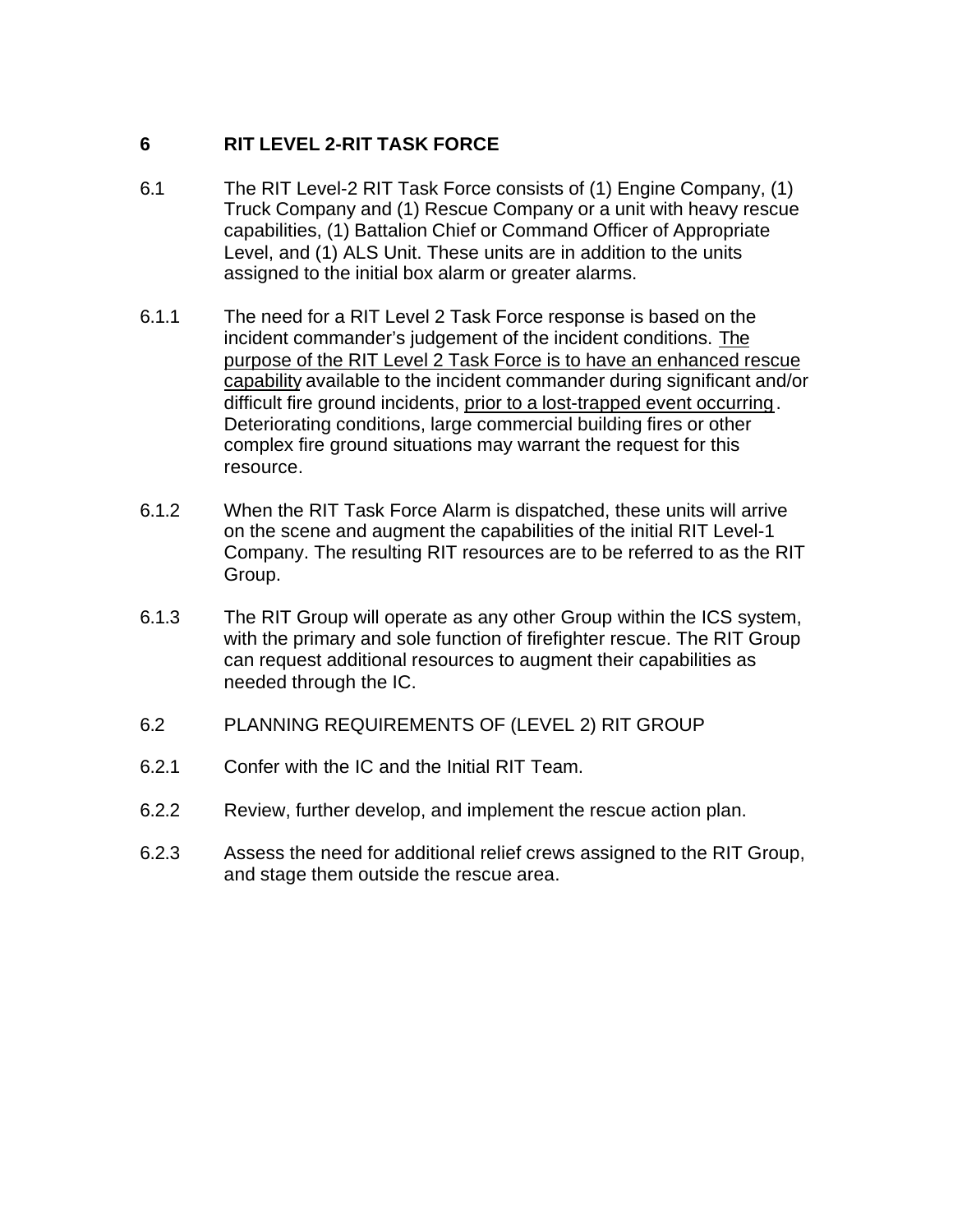### 6.3 RIT TASK FORCE-RESCUE ACTION PLAN

- 6.3.1 Develop a rescue action plan to include the search parameters for lost firefighters:
	- Last known location
	- Listen for potential radio communications from trapped members
	- Listen for PASS unit operation
	- Information from other operating units
	- Use of thermal imaging cameras
	- Physical search
- 6.3.2 Initiate actions to place protective hose lines and establish ventilation in area where firefighter is trapped.
- 6.3.3 Identify a primary rescue plan and optional rescue plans (such as a direct approach through existing openings or by breaching walls, floors, etc.).
- 6.3.4 Assignment of the additional Battalion Chief or a Command Officer of an appropriate level as the Rescue Division/Group Officer.
- 6.3.5 Assignment of a separate radio channel for rescue.
- 6.3.6 Coordinate rescue operations with fire fighting operations and other incident scene operations.
- 6.3.7 Identify support needs and request additional resources from the IC.
- 6.3.8 Identify or create access openings to the trapped firefighters.
- 6.3.9 Develop capability to supply air to trapped firefighters from all jurisdictions involved, and accounting for differences in SCBA equipment.
- 6.3.10 Anticipate patient extrication requirements and assign task.
- 6.3.11 Anticipate patient packaging and removal requirements and assign task.
- 6.3.12 Assign ALS units, outside of the hazard zone, where most ALS intervention can take place.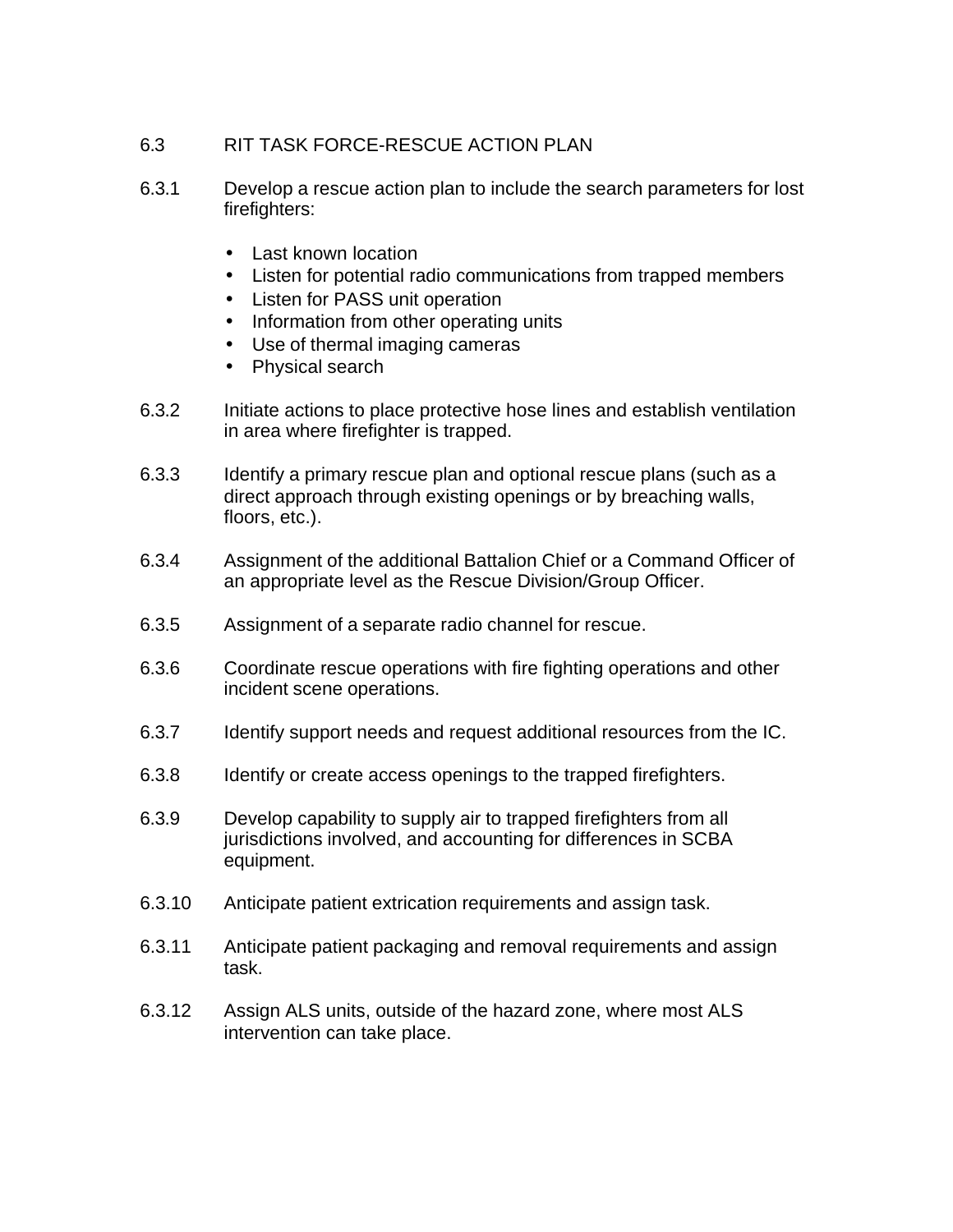# **7 (RIT LEVEL 3)-COLLAPSE RESCUE TASK FORCE**

- 7.1 The RIT Level 3-Collapse Rescue Task Force consists of at least two Rescue Companies or units with structural collapse rescue capabilities, a response unit with shoring capabilities, and support resources to include additional rescue tools, technical search equipment, and additional collapse rescue trained staffing.
- 7.1.1 Each jurisdiction should identify which units are capable of these tasks.
- 7.1.2 Incident commanders should consider requesting a greater alarm if a building collapse occurs, in order to maintain the fire attack and initiate immediate and prolonged rescue operations.
- 7.2 PLANNING REQUIREMENTS OF (RIT LEVEL 3) GROUP
- 7.2.1 Confer with IC and existing RIT Group
- 7.2.2 Assess and further develop planning issues established during Level 1 & Level 2
- 7.2.3 Review rescue action plans, further develop, and implement building collapse action plan
- 7.3 BUILDING COLLAPSE ACTION PLAN
- 7.3.1 Maintain suppression control operations (if applicable).
- 7.3.2 Perform hazard assessment:
	- Fire acceleration
	- Utility involvement
	- Secondary collapse potential
	- Hazardous materials involvement
- 7.3.3 Implement hazard control requirements (utility control, shoring, monitor atmosphere, etc.).
- 7.3.4 Assign units to assure adequate lighting in rescue area.
- 7.3.5 Initiate operations to rescue surface victims and lightly trapped victims.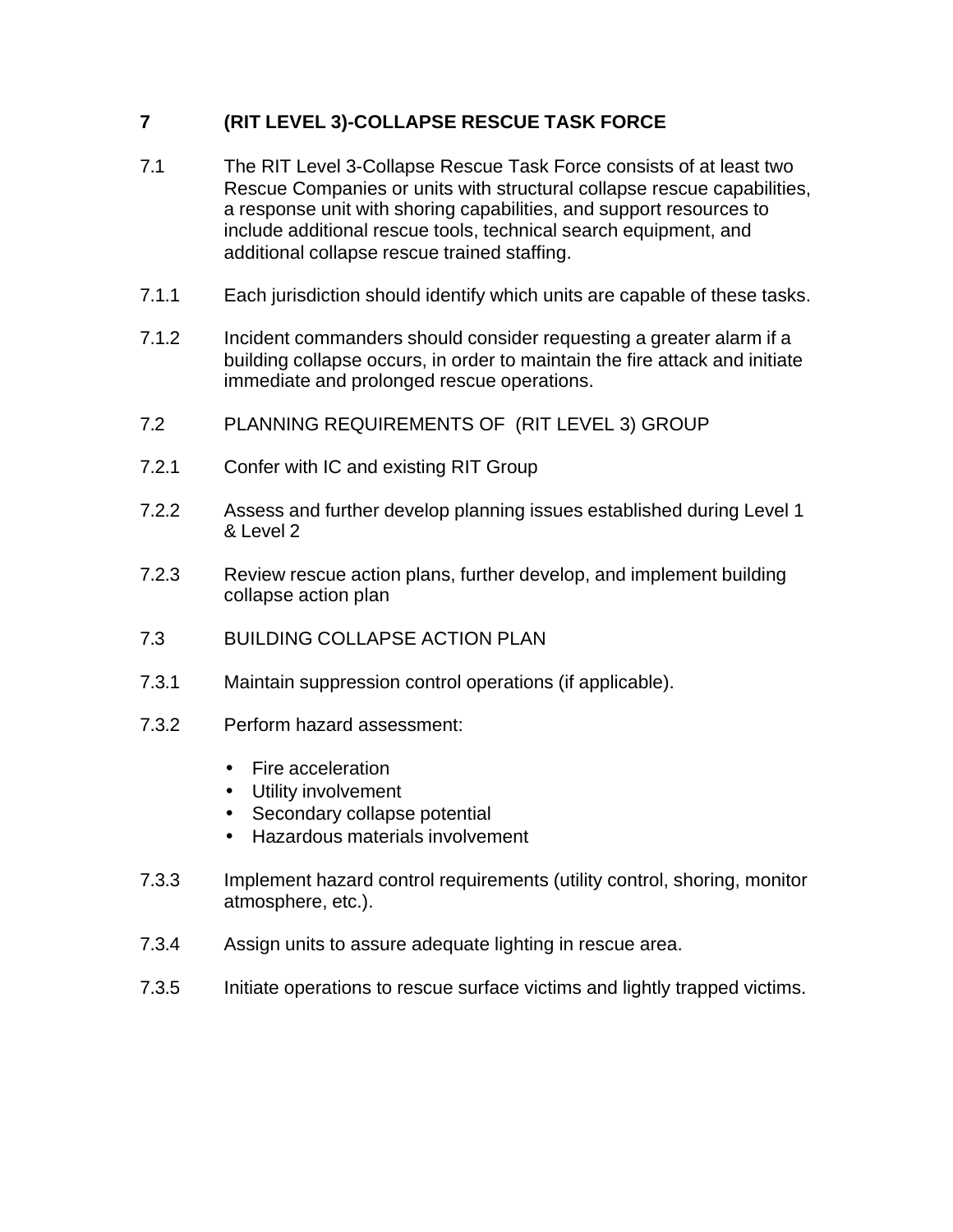- 7.3.6 Expand search parameters established during Level 1 and Level 2 RIT:
	- Hailing System technique, (call out into collapse area, triangulation of sounds).
	- Technical search devices, (acoustic listening devices, visual search cameras).
- 7.3.7 Initiate operations to search accessible void spaces.
- 7.3.8 Identify support requirements and request resources from IC.
- 7.3.9 Initiate operations to perform heavy rescue requirements.
	- Breaching
	- Lifting
	- Specific debris removal
	- General rubble clearance
	- Utilization of heavy equipment
- 7.3.10 Maintain a RIT capability while rescue operations are performed.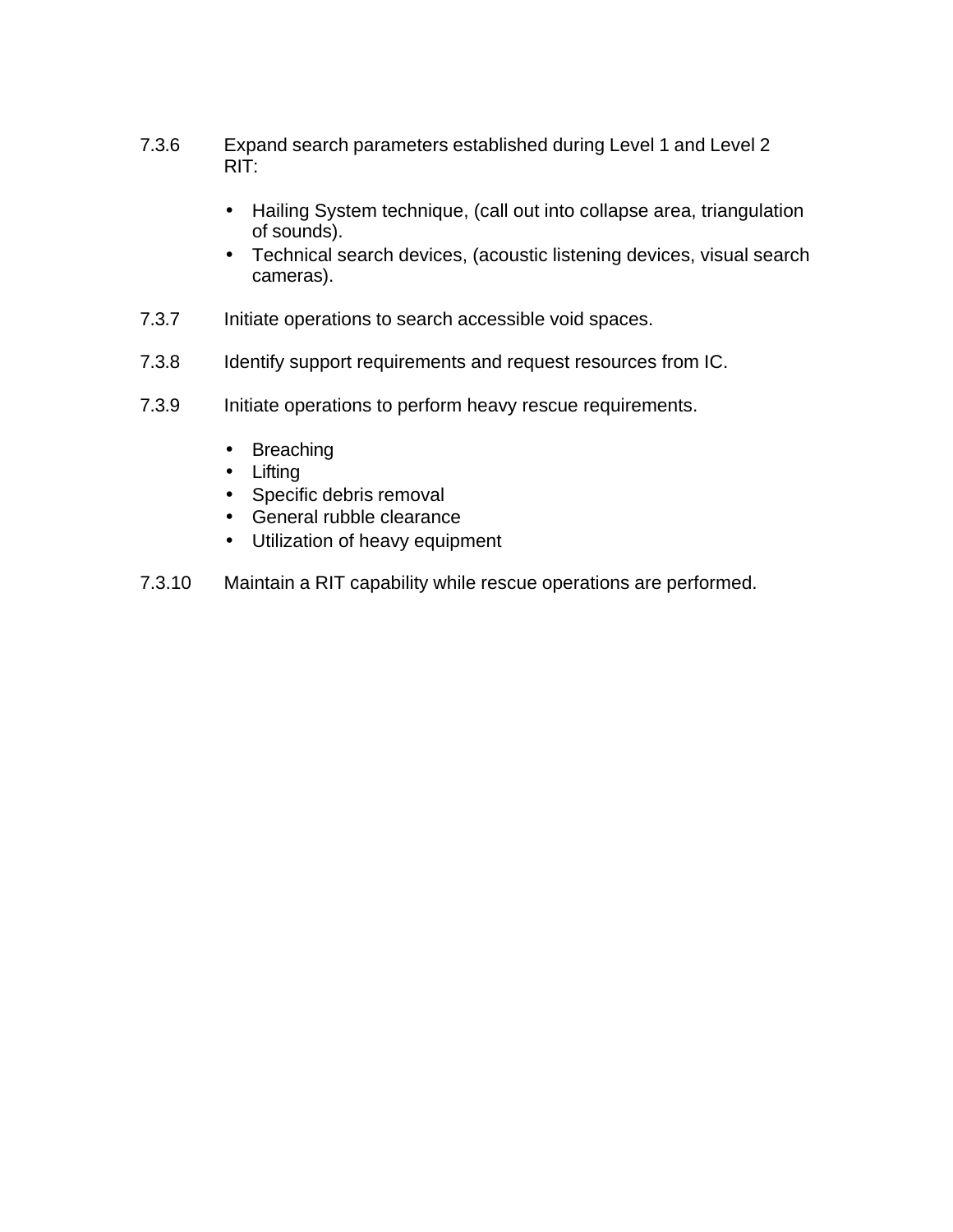### **8 RAPID INTERVENTION TEAM RECONNAISSANCE PROCEDURES**

- 8.1 There may be occasions when the RIT may locate a trapped or downed firefighter, and conditions may not allow rapid extrication from the hazard area. This scenario will call for a *RIT RECON TEAM.* The purpose of this Recon Team is to protect the trapped firefighter in place until the fire can be controlled or more resources are gathered to complete the rescue.
- 8.1.1 A search line should be deployed directly to the location of the trapped/downed firefighter. This will allow other crews a rapid way in and out of the hazard area.
- 8.1.2 A separate air supply system (spare SCBA, RIT Air Supply Bag) should be brought to supplement/replace the breathing apparatus of the downed firefighter. In situations where a lengthy entrapment is anticipated, consideration should be given to bringing in supplied air breathing apparatus for a backup air supply.
- 8.1.3 Once the firefighter has been located, a hose line should be brought to the location and positioned to protect the area. Use caution when utilizing large volumes of water. Flooding may occur, thus hampering rescue efforts.
- 8.1.4 Sump pumps may be needed to keep the area around the firefighter from flooding. This is likely to occur in low elevation areas such as basements. Request command to order the reduction or elimination of firefighting streams if they are causing life threatening flooding situations in the rescue area.
- 8.1.5 Fire blankets if available (these are carried on some Fairfax County units), may be used to protect the trapped firefighter from direct flame impingement and/or elevated temperatures. When used in conjunction with a light hose stream, there can be a significant reduction in temperature for the firefighter who may be shielded under the blanket.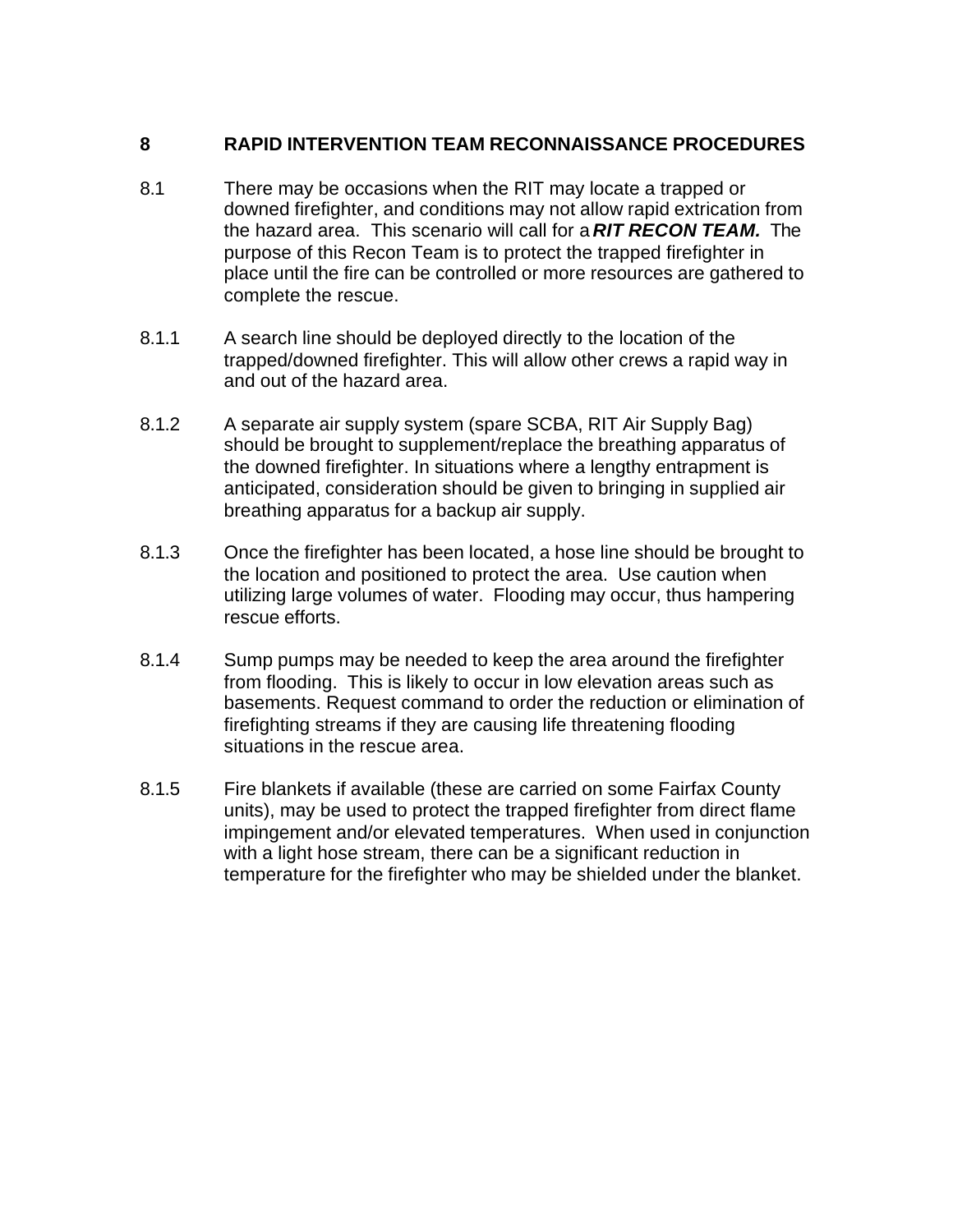### **9 EQUIPMENT**

- 9.1 A tool staging area is to be established for Level 1 and Level 2 RIT Operations.
- 9.2 The tool staging area should be positioned in an area that allows the quickest access to where potential problems have been forecast during the reconnaissance. The tool staging area will be built up as the RIT capability is built up:
	- PPE/SCBA Hand-lights/Radios
	- Forcible entry hand tools
	- Lifeline pack
	- Chain saw
	- Battery operated reciprocating saw
	- Thermal imaging camera
	- RIT Air Supply Bag
	- Reeves and/or other patient packaging devices
	- SCBA Units, with extension hose and buddy breather capability
	- Assess supplied air availability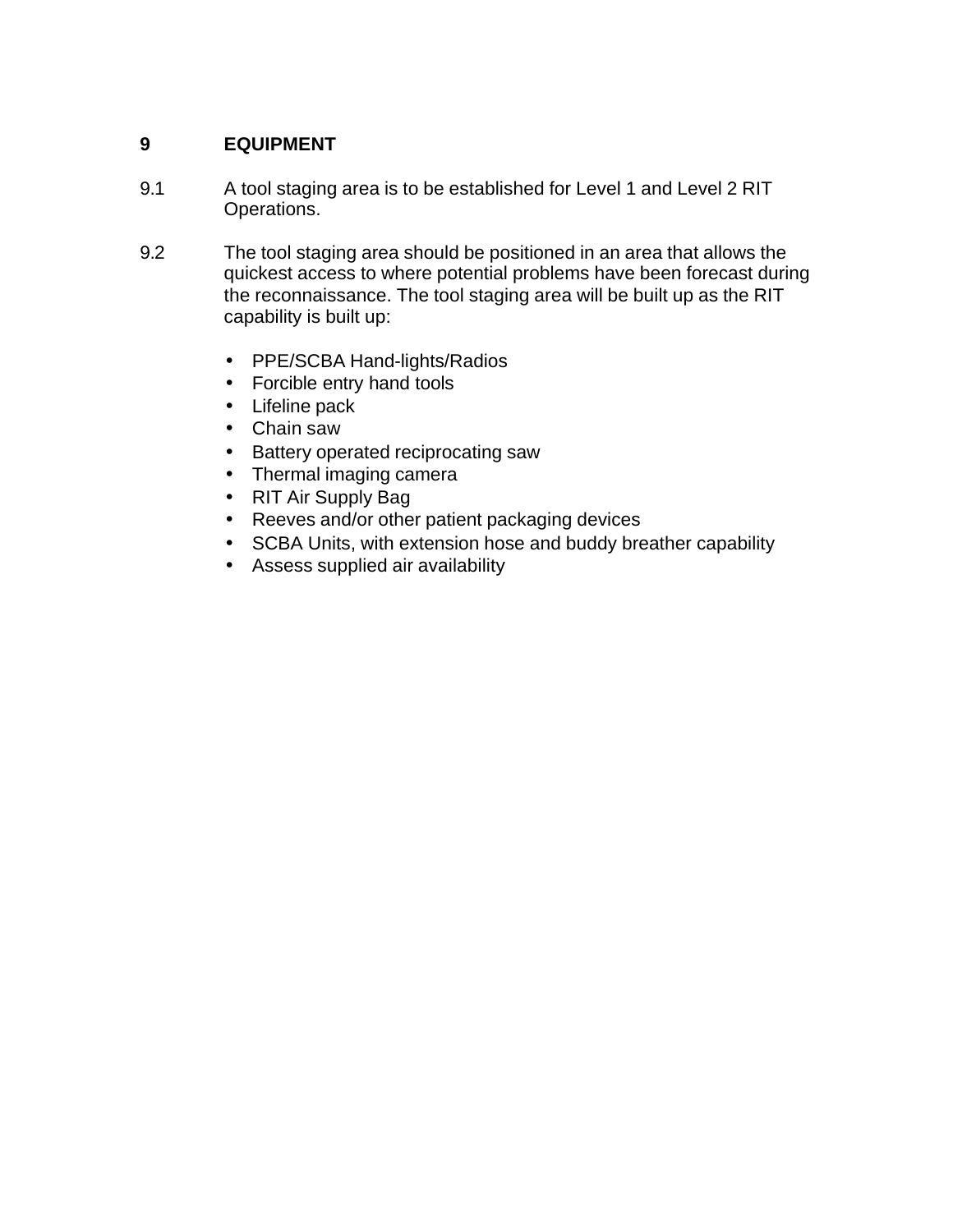### **10 SURVIVAL CONSIDERATIONS**

- 10.1 Self-survival techniques are examples of the things you can do to save yourself. As a firefighter, you should be familiar with the different buildings that are located in their response territory. You should know and understand the types of construction, along with the inherent dangers posed with different types of construction. As firefighters, you should also know what hazards are located in the different buildings in the area. These hazards might include different security systems (barred windows), and other entry or egress problems. In addition, you should always be prepared with the proper tools such as PPE, lights, hand tools, and small personal tools such as a pocketknife. Members shall follow their department regulations and training guidelines.
- 10.1.1 As firefighters, you should know your equipment and the limitations of each part of the protective ensemble. Knowing the operation and limitation of your breathing apparatus could be the difference between life and death. Listed below are some of the techniques that may assist you as a firefighter to self-rescue yourself.
- 10.2 Radio and PASS Device Operations:
- 10.2.1 Purpose: To signal when a firefighter is at risk or exposed to a potential imminent life threat.
- 10.2.2 Technique: As soon as you realize that you are at risk or lost, communicate with your crew and command with a **"MAYDAY"** and your best possible location in the building (floor, side, and quadrant).
- 10.2.3 The Mayday transmission shall follow this sequence in order to assure good information and flow of command:
	- Mayday, Mayday, Mayday
	- Unit number repeated three times, (Engine 407, Engine 407, Engine 407)
	- Location (we are on floor 12, quadrant B-Baker)
	- Nature of emergency (we have been cut off by collapse, one member is missing, we are down to 1500 lbs. of air)
	- Mayday, Mayday, Mayday, command acknowledge
- 10.2.4 After calling a "MAYDAY", activate the microphone on your portable and briefly transmit the PASS device alarm to get the attention of other firefighters or command.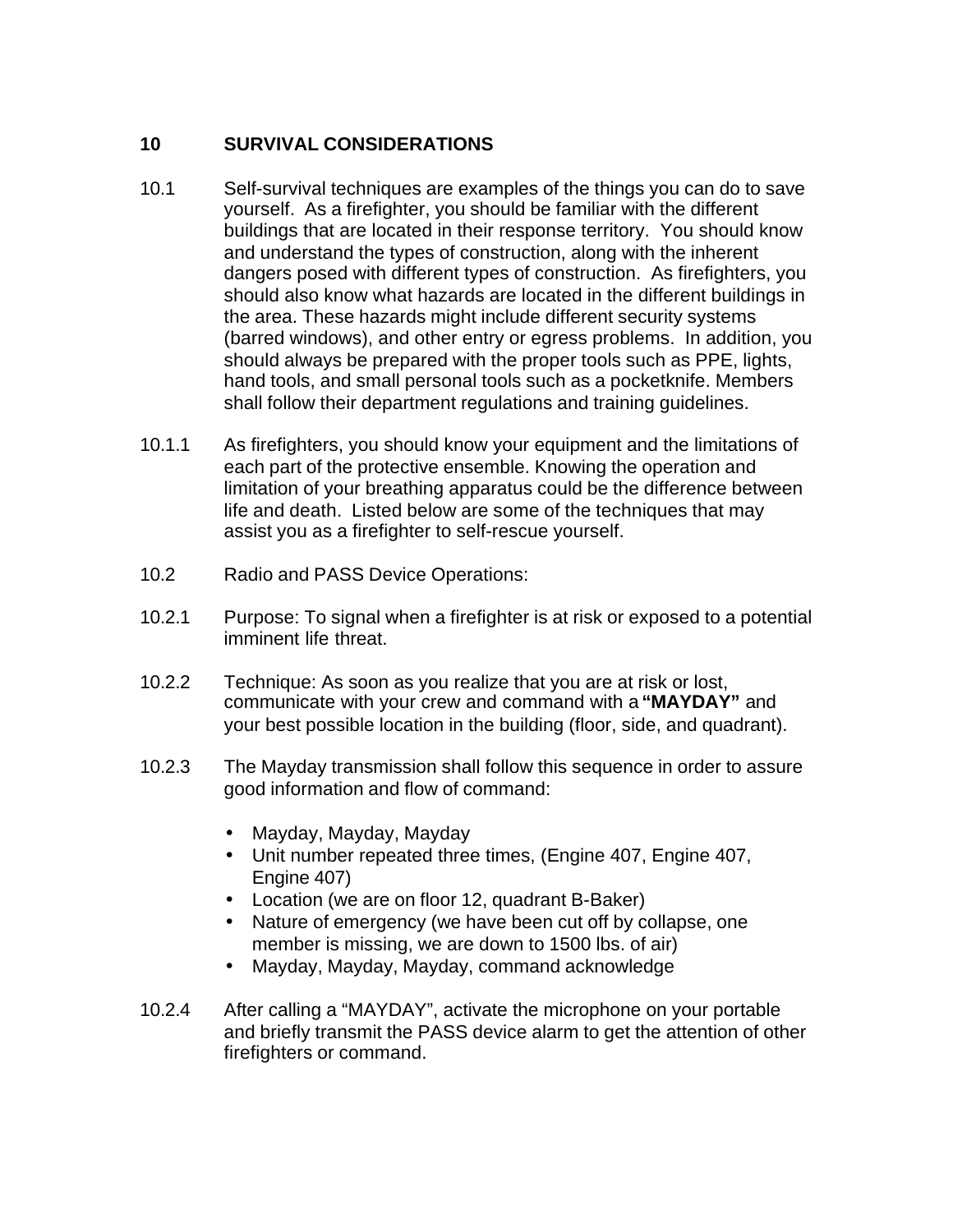- 10.2.5 After making the radio transmission, turn your PASS device to the "on" position to sound the alarm.
- 10.2.6 If you are in a large open area and believe that you are lost, attempt to move to the closest wall and DO NOT MOVE. Moving will only confuse the rescuers and make it more difficult for them to locate you. Moving also consumes more AIR. If you are conducting a search off of a wall, look for the nearest window.
- 10.3 Wall Sounding
- 10.3.1 Purpose: To create noise to assist other firefighters in locating you when escape or self-rescue is impossible
- 10.3.2 Technique: Use your tool to bang on an adjacent wall or other building components and continue banging until located. To sound with a tool on drywall wall, hit against the areas where the framing backs the drywall. Sounding against the floor can be just as effective
- 10.4 Drywall Kick Through
- 10.4.1 Purpose: To exit a high hazard area into an area of lower hazard by breaching gypsum board wall. This technique can also be used to create an exit through the exterior wall of a typical wood frame house.
- 10.4.2 Technique: Use your tool to break a hole in the gypsum wallboard. Enlarge the hole by kicking with your feet, striking with your elbows and pushing and pulling with your arms. Use your tool to displace any framing materials encountered. Swing downward with your tool prior to exiting to clear wires or other entanglement hazards. (Use caution, electrical wires may exist). Pass through the wall feet first to assure that there is solid footing on the other side of the wall. Select a location away from corners, doorways or windows to avoid reinforced framing. By twisting your body to a 45-degree angle, you can minimize your body width to fit between the studs. Avoid removing your SCBA. If you are unable to pass through wearing your SCBA, drop the harness off one shoulder and drag the SCBA through the hole behind you.
- 10.5 Drywall Kick and Climb
- 10.5.1 Purpose: Used to exit a hazardous area by climbing the gypsum board. May be used to climb over a drywall partition or to climb out of a hole in the floor.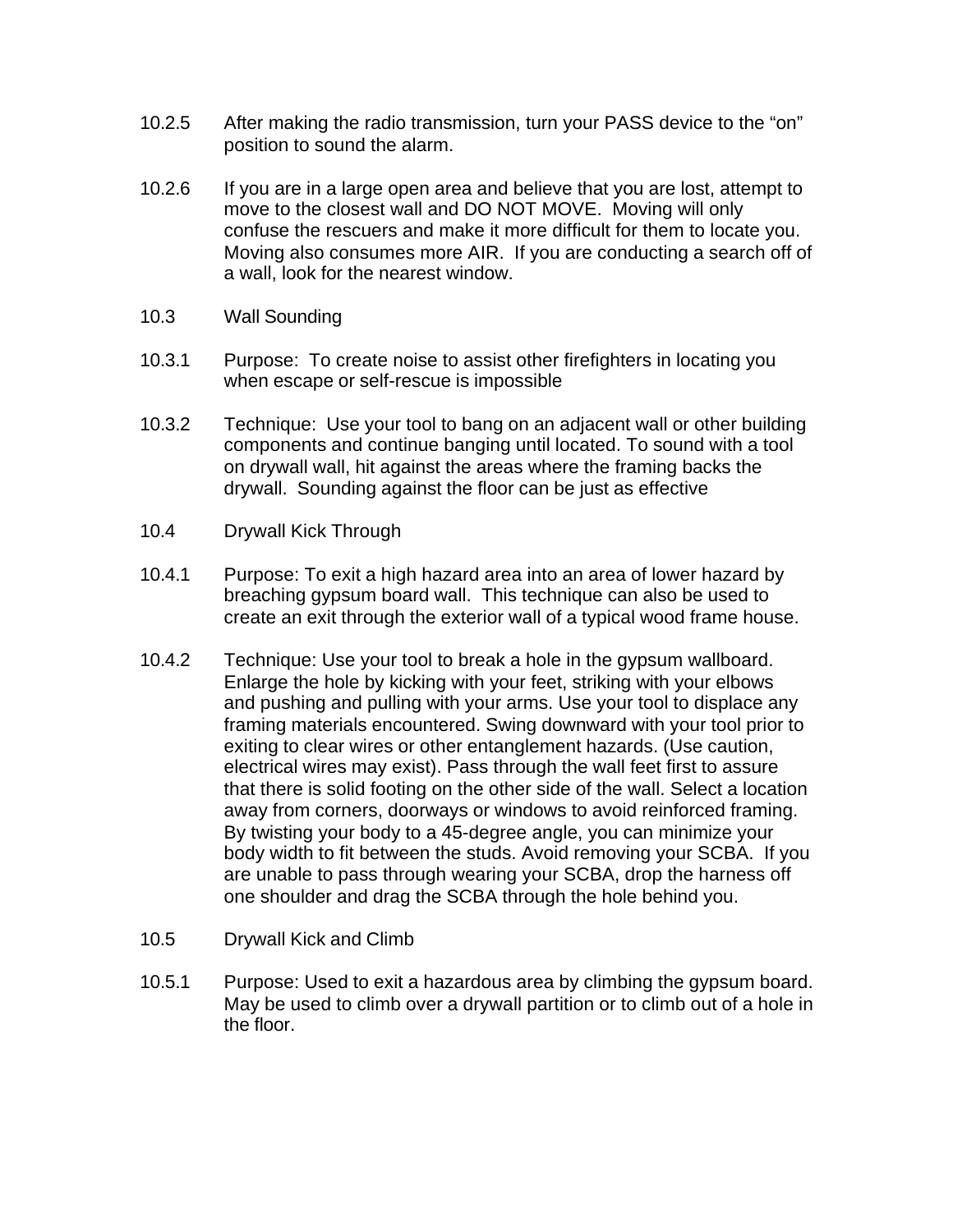- 10.5.2 Technique: Using the toe of your boot, gently kick holes in the drywall to create footholds. Use your hand tool to poke though the drywall to create handholds. Climb up the wall in a "mountain climber" fashion by keeping your body close to the wall to avoid outward stress on the drywall.
- 10.6 Disentanglement
- 10.6.1 Purpose: To escape when entangled in suspended wires such as electrical conduit, computer wiring, or cable television wiring.
- 10.6.2 Technique: Slowly back out of the entanglement while swinging your arms in a swimming motion (use caution, this method could cause further entanglement). When the entanglement is severe, it may become necessary to utilize lineman's pliers or a knife to remove the wires. The utilities must be controlled to prevent an entanglement from becoming an electrocution. When wires droop, this provides a natural void against the wall to prevent entanglements. Keep your cylinder close to the corners (between the floor and the wall).
- 10.7 Crouch and Cover
- 10.7.1 Purpose: To improve chances of survival and reduce the risk of injury if unable to escape a high heat environment. This is only to be used as a last resort when all possible means of escape have been exhausted. **Continue to try to escape until you are forced to crouch and cover. Do not give up** and crouch in the corner.
- 10.7.2 Technique: Move to a corner of the room with your head pointing into the corner. Crouch in the corner and cover the sides of your face (at the face piece/hood interface) with your gloved hands. Attempt to cover yourself with furnishings or other objects. This technique takes advantage of fire behavior. The corners of a room are "dead airspace" and suffer less damage when a room is heavily involved in fire. When this technique is employed, ventilation should be accomplished whenever possible to reduce heat and remove the super heated gases.
- 10.8 Skip Breathing
- 10.8.1 Purpose: There are times when exiting the hazard area may not be possible due to entrapment or fire conditions. When these types of events occur, the remaining air in your SCBA must be conserved. Skip breathing techniques, when done properly, can extend the operating time of a given SCBA beyond the manufacturers estimations.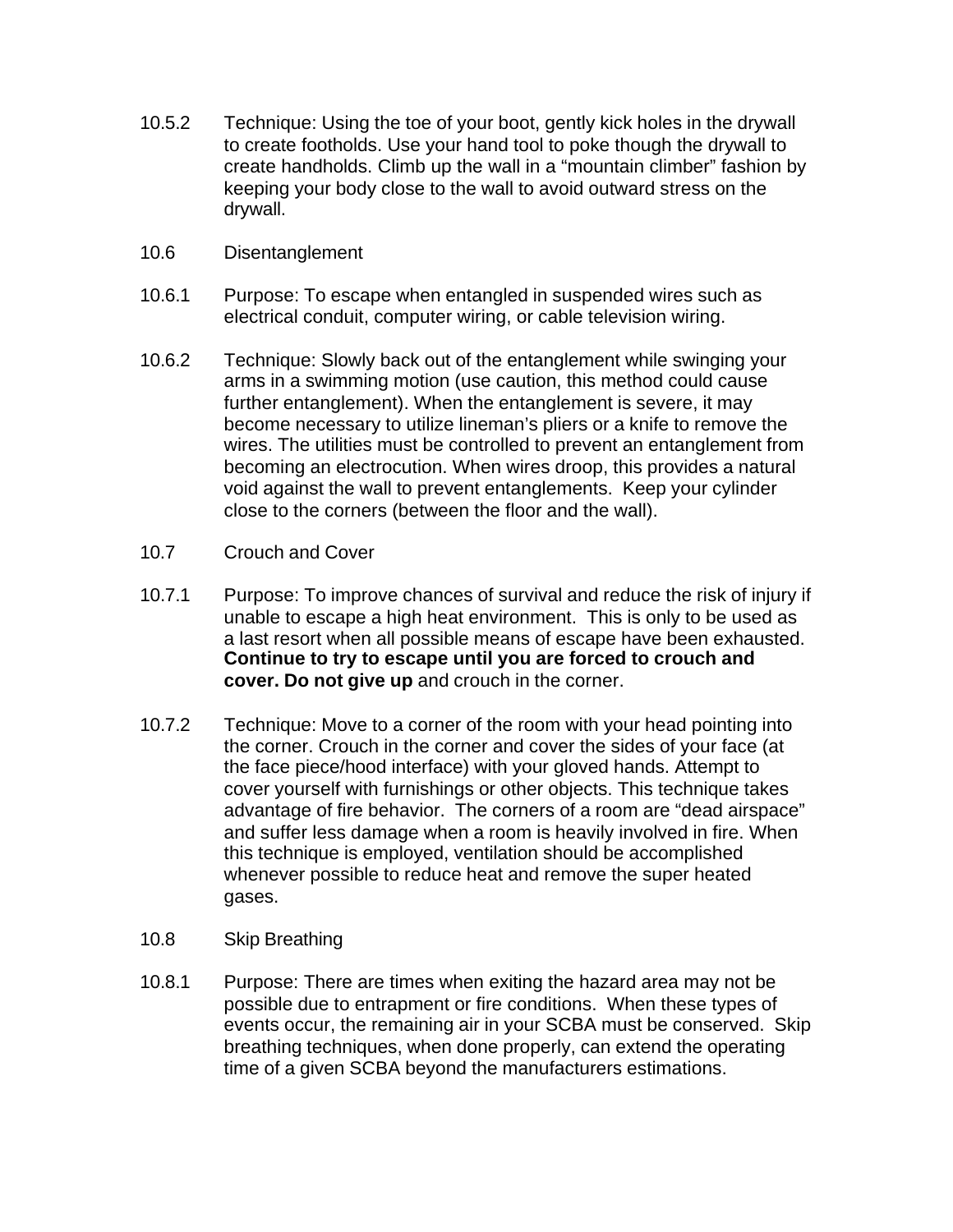- 10.8.2 Technique: The firefighter must try and remain calm. Panic and exertion will consume more air. Take in a normal breath and hold that breath for approximately two seconds. Before exhaling, the firefighter should inhale again, before exhaling slowly. The firefighter should take normal breaths and exhale slowly to keep the carbon dioxide in the lungs balanced.
- 10.9 Breathing Apparatus Emergency Procedures
- 10.9.1 Purpose**:** There are times when breathing apparatus may fail. When this occurs, firefighters must be familiar with emergency procedures that apply to the type of breathing apparatus that is being used. Specific procedures will not be listed due to different manufacturers, but some general topics will be listed. Refer to training received through your department for emergency breathing procedures. The firefighter must try to remain calm. Remember your basics. If the firefighter experiences a regulator failure, use the regulator bypass and advise your crew immediately. Sound a MAYDAY as soon as possible if you require assistance to get out of the hazard area.
- 10.9.2 If the firefighter experiences a damaged breathing tube, consider the face piece to regulator connection. If it is a hole in the breathing tube, attempt to cover the hole with your hand.
- 10.9.3 If the face mounted regulator fails, remove the regulator and cup hands over the regulator opening and stay as close to the floor as possible.
- 10.9.4 Be familiar with the different styles and locations of "buddy breathing" connections and the functions of the apparatus.
- 10.10 Two Arm Hang and Drop
- 10.10.1 Purpose: Exiting from a second story window without a ladder. It will reduce the height of the fall approximately 7 to 8 feet.
- 10.10.2 Technique: Exit the window feet first. Position yourself so your stomach slides over the sill and you end up facing the wall. Lower yourself gently and hold onto the windowsill with your hands. Hang from the windowsill with your arms fully extended before dropping to the ground. Roll when you hit the ground to reduce the shock to your body and lessen the risk of injury. When possible, the firefighter should remove the SCBA before attempting this maneuver.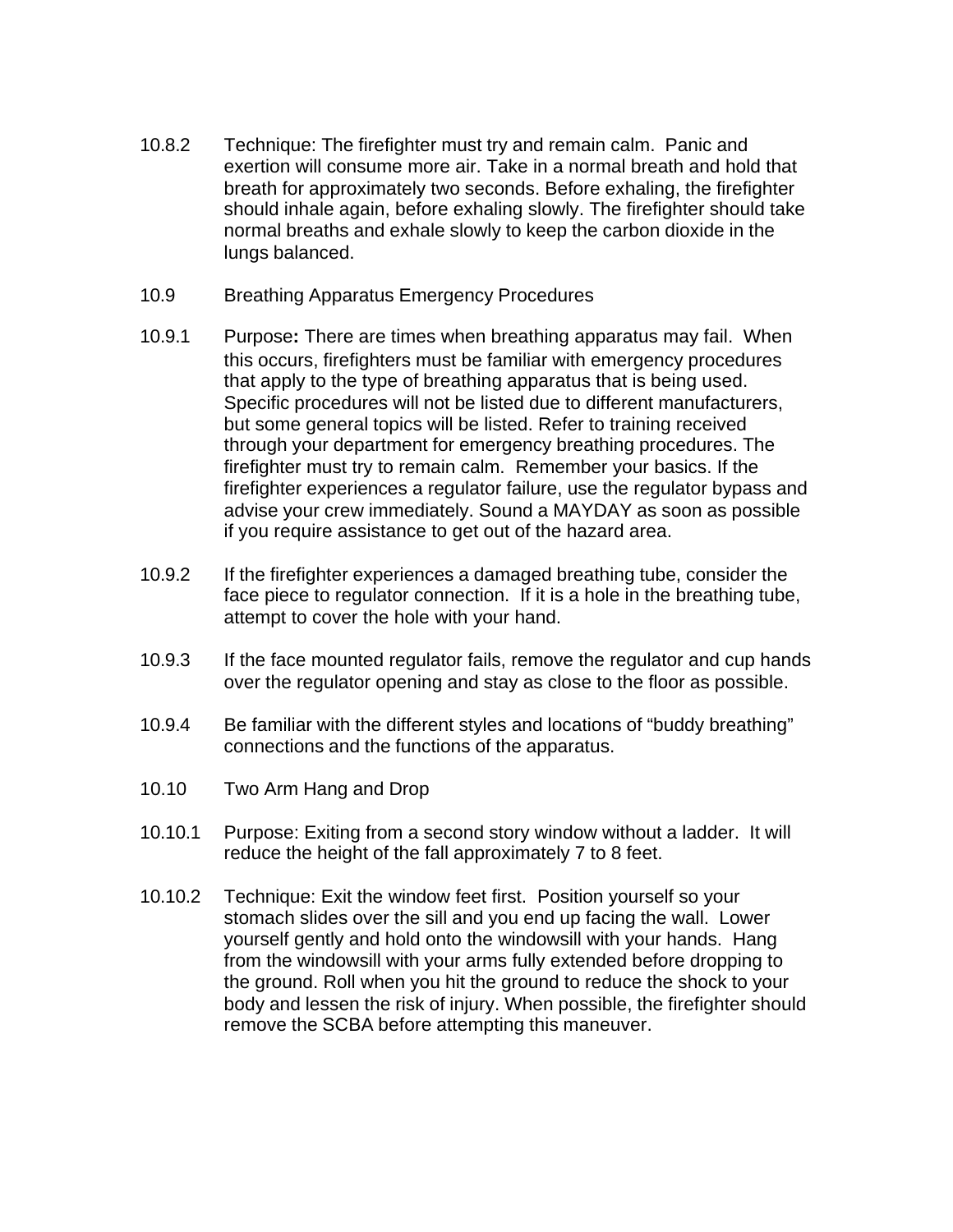- 10.11 Ladder Slide
- 10.11.1 Purpose: Used for a rapid descent of the ladder. Used when you cannot descend slowly due to hazard or impinging fire.
- 10.11.2 Technique: Exit the window headfirst. With your left arm, hook the ladder from the underside of the third rung and at the elbow. Reach for the fourth rung with your right hand and use this as a pivot point. Tuck your legs and swing them out of the window on your right side. When your legs clear the windowsill, straddle the ladder with your legs, so that your feet and lower legs are on the outside of the rails. Slide down the ladder with your hands and forearms along the rails, and squeeze the rails of the ladder with your legs to control your descent. Do not carry any tools down the ladder with you. Either leave them in the structure, or throw them out the window after assuring the falling tools will not injure any one below. When sliding down an extension ladder, anticipate that the bed section will create difficulties in completing the slide and caution should be taken to avoid falling.
- 10.12 Hose Slide
- 10.12.1 Purpose: To lower yourself from a window or roof using an attack line.
- 10.12.2 Technique: Push all available hose-line out the window. Utilizing a technique similar to a firehouse pole slide, wrap your arms and legs around the hose. Slide down the hose to the lower area.
- 10.13 Rope Slide
- 10.13.1 Purpose: To quickly lower yourself from a hazardous area using an approved personal rope and no hardware
- 10.13.2 Technique: Tie your personal rope securely to a substantial anchor point (i.e. a sturdy railing, door hinge).. Place the rope across your shoulders behind your neck with your strong hand closest to the anchor point. Wrap each arm twice with the rope, then grasp the rope tightly with each hand. Step off carefully hanging by the rope with one hand over your head and the other hand at your side. Control your descent by letting the rope slide through your hands. It doesn't matter which direction you wrap the rope around your arms, either way is equally effective. You are using your body as a friction device. Remove as much slack as possible before beginning to lower yourself. Slack will reduce friction and could cause you to loose control of your descent. This technique should only be used to lower yourself to an area of lesser danger.